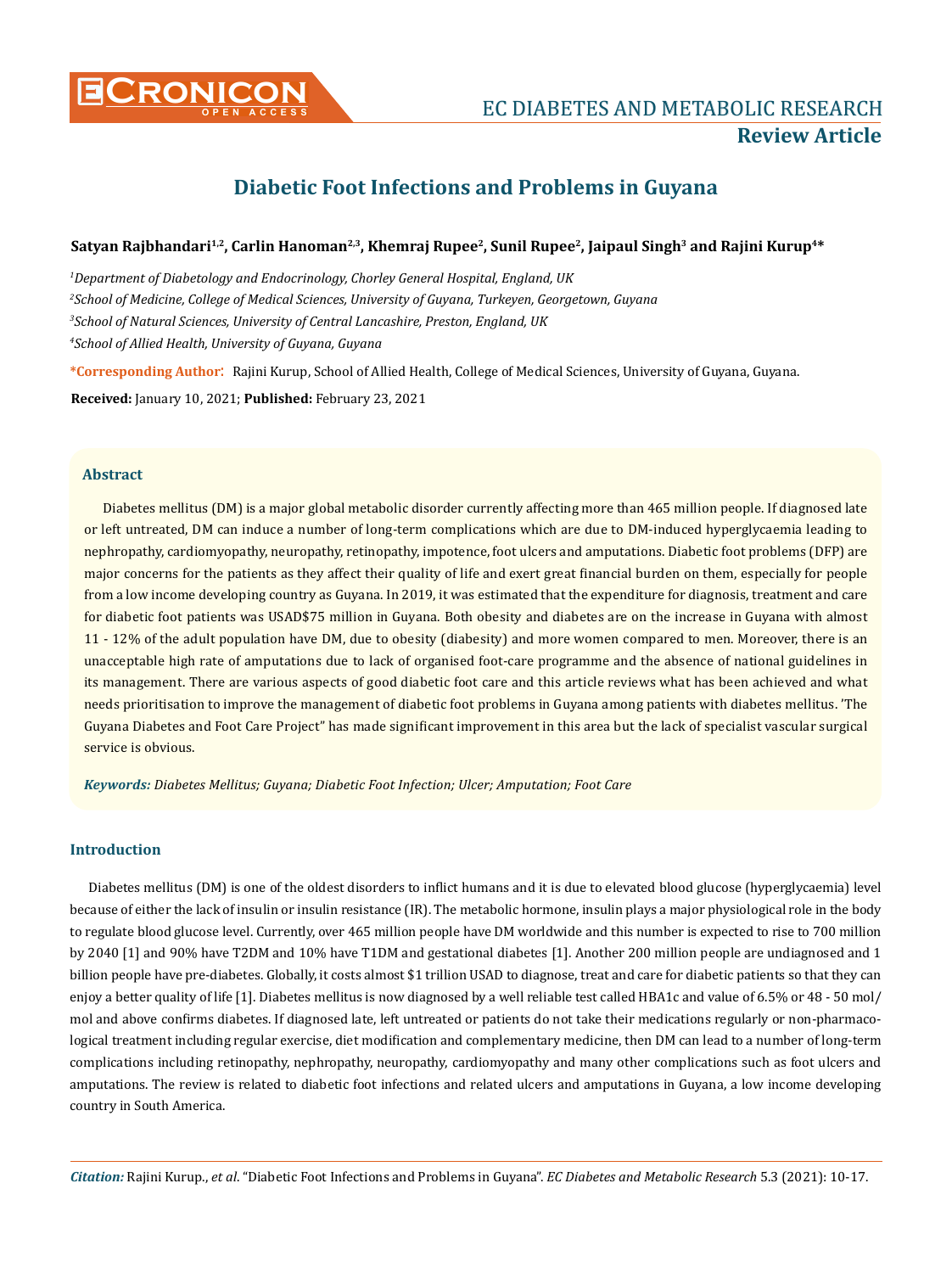#### **Diabetic foot infections and ulcers**

Diabetic foot infections and ulcers are associated with a number of risk factors including poorly fitted or poor quality shoes, poor hygiene, not washing the feet regularly, improper trimming of toe nails, excess alcohol consumption, nerve damage, partial blindness [2]. People with diabetes are susceptible to develop an ulcer or pre-ulcerative lesion (fissures, blisters and subcutaneous haemorrhage), trauma (trivial or major), foot deformity, previous lower extremity amputation or healed ulcer, chronic kidney disease (CKD) and peripheral arterial disease (PAD). Additional risk factors for infection include barefoot walking, constant scratching of skin at the lower shin and foot, and dermatophytosis (nail/interdigital) [2-4].

Diabetic foot ulcer (DFU) and amputation are the two most debilitating complications of DM. The incidence of DFU is about 6.0% and lower extremity amputation about 0.5% in the US population [2]. Diabetic foot ulcer syndrome (DFUS) is defined as infection, ulceration or destruction of tissues of the foot of a person with currently or previously diagnosed DM, usually accompanied by neuropathy and/or PAD in the lower extremity [3]. There is wide variation in clinical outcome of diabetic foot problems within various geographical areas suggesting that some people are being managed considerably less well than others. Among the many possible reasons is the lack of emphasis placed on basic training and continuing education of doctors and nurses [4]. National Institute of Clinical Excellence (NICE) has published guidance on standard of foot care in the UK [5]. Similarly, International Working Group on the Diabetic Foot (IWGDF) has made many recommendations on prevention and treatment of diabetic foot. Diabetic foot ulcer remain a major health care problem in Guyana, a low income developing country in South America. Until 2008, diabetic foot complications were the most common diagnosis on admission to the Georgetown Public Hospital Cooperation (GPHC) in Guyana, with 42% of cases resulting in amputations [6]. It causes undue suffering due to its frequent recurrences. It is associated with high mortality, as well as considerable health care costs and a reduction in the quality of life of the patients [7]. This review article investigated the problems encountered in patients with diabetic foot ulcers and its treatment in Guyana.

# **Methods**

For this review, all studies selected were in English language, have a primary focus on Caribbean and Guyana that have been published from 2000 to 2020. The following electronic health databases were searched: MEDLINE, EMBASE, Cumulative Index to Nursing and Allied Health Literature (CINAHL), Cochrane Library and Evidence-Based Nursing. An additional search was performed on subject gateways (Research-gate, National Library for Health and Google Scholar) and bibliographies of all relevant retrieved studies relevant to the research questions. Literature searches were carried out by the researchers and conflicts over inclusion are resolved throughout the discussion. The key terms used to extract articles were diabetes, amputation, adult, Guyana, Caribbean, diabetic foot, education. All articles published in English language were included in the study. Experimental animal based study if any, were excluded.

#### **Diabetes prevalence**

Guyana is one of the developing and low income countries in South America with a population of 786,552 and 26.9 % of the population live in urban areas of the country [8]. The largest two ethnic groups are the Indo-Guyanese (39.8%), the descendants of indentured labourers from India and Afro-Guyanese (29.3%), who are the descendants of slave labourers from mainly West Africa. Guyanese of mixed heritage make up 19.9% while the indigenous peoples make up only 10.5% with rest of other origins [9]. Both Indian and African migrant populations are particularly affected by type 2 diabetes (T2DM) at a younger age and as such, they are highly associated with morbidity and mortality due to related diabetes-induced long-term–complications, especially kidney and heart failures [10, 11]. As per the official figure of International Diabetes Federation, prevalence of diabetes mellitus in Guyana in adults is 11.5% with the total cases of diabetes estimated to be around 60,400 [1]. However, population survey showed the national prevalence to be 18.1% with a high prevalence among women in rural areas [12]. Approximately, 74% of all people with diabetes are in their productive working years i.e. under 65 years. Each year, an average of over 7,000 new cases of diabetes are diagnosed across Guyana [13].

*Citation:* Rajini Kurup., *et al*. "Diabetic Foot Infections and Problems in Guyana". *EC Diabetes and Metabolic Research* 5.3 (2021): 10-17.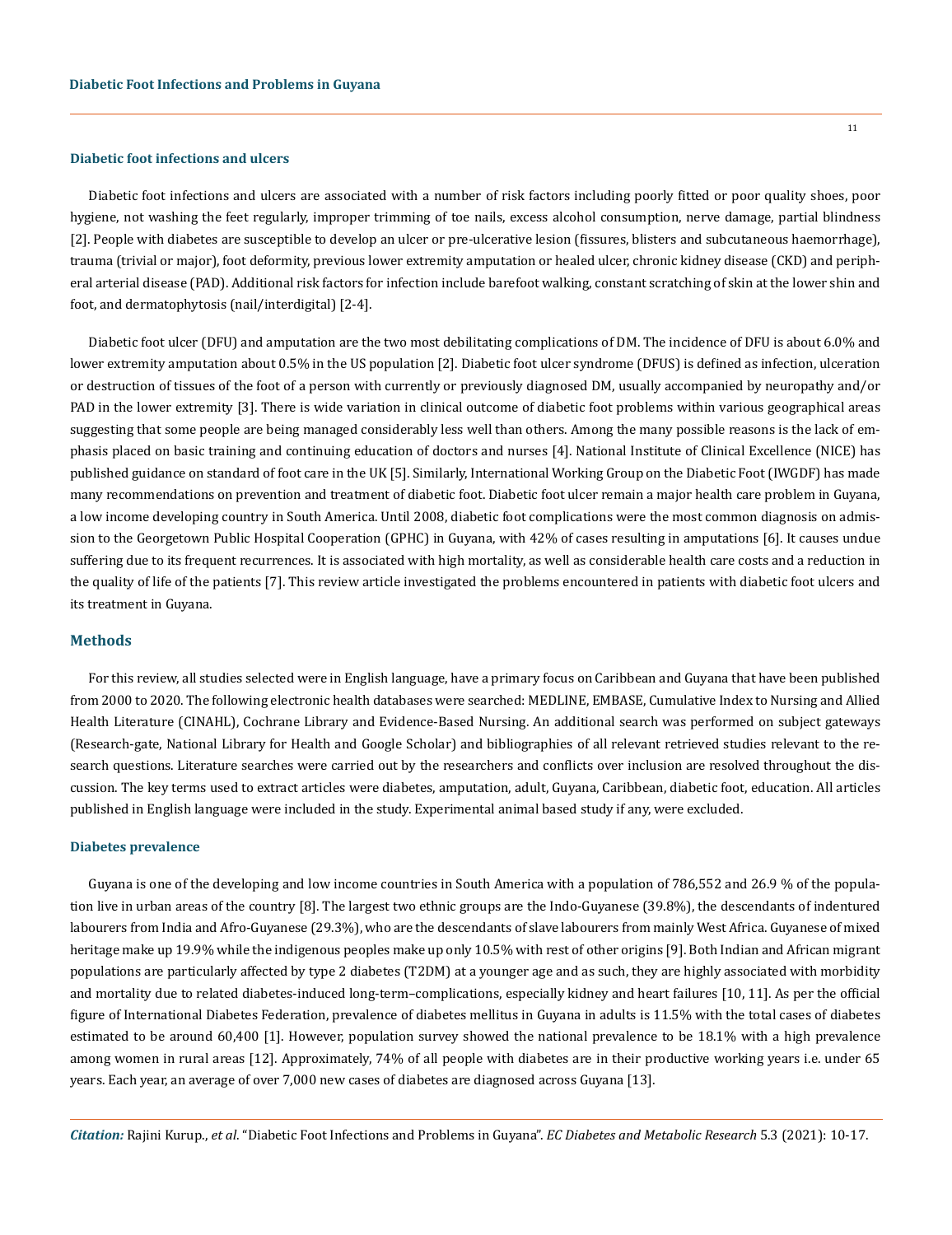### **Infrastructure of diabetes health and social care system in Guyana**

The health and social care system in Guyana consists of both the public and private sectors. The public service is generally free, but the local standard is far from the international standard due to underfunding, lack of resources and qualified and experienced staff. The private sector is responsible for their own financing and staff recruitment and patients are required to pay for any services rendered. People living in rural areas have limited or no access to physicians and hospital treatments. There is a shortage of health care professionals in Guyana, especially, in rural locations [14].

#### **Diabetic foot screening**

The International Working Group on the Diabetic Foot (IWGDF) and National Institute for Health and Clinical Excellence (NICE) recommend that a person with diabetes at low risk of foot ulceration should be examined every year for signs or symptoms of loss of protective sensation and peripheral artery disease (PAD). This is done in order to determine if they are at increased risk for foot ulceration and more so to examine more frequently if they are of higher risk [15]. Foot screening needs detail history, assessment of circulation, sensation and deformity [16]. This is not always practical, so a simplified 60-second screening tool was developed in Guyana and implemented to screen 3,452 persons. During screening, it was found that 48% had at least one abnormality and were classified as high-risk Guyana [17]. This was adopted by the Government of Guyana to be used throughout the country routinely as a part of preventive health examination in primary care settings through "Wellness Centres of Excellence" [13].

#### **Foot care education management**

The education of diabetic patients on self-care management is considered very important and in turn this can improve the knowledge of the patients of diabetes-related foot problems and foot-care [18]. They should be educated in wearing adequately protective footwear, self-foot checks, practice proper foot hygiene and seeking professional help in a timely manner after identifying a foot problem [15]. Guyana has a reading literacy rate at 85.6% for the population over age 15 years and 49.9% for people above the age of 65 years [19]. Despite this, there is a lack of Foot Care Education (FCE), which can easily be incorporated during foot screening. Recently, "The Guyana Diabetes and Foot Care Project" community awareness was enhanced by the use of media such as radio and television. This include the Ministry of Public Health and Social Care program called "Your Health, The Nation's Wealth" that helped to increase awareness of diabetic foot complications by outlining signs of danger to the feet [20].

# **Multi-disciplinary diabetic foot clinic**

Multi-Disciplinary Foot Clinics (MDFC) have been established all over the world to provide holistic care to patients with diabetic foot problems [21]. There is a wide variation in the availability of a range of professional skills in the MDFC in different health economy [21]. Based on outcome data in specialized MDFC in Europe, approximately 77% of diabetic foot ulcers heal within 1 year [18]. In Guyana, a multi-disciplinary foot clinic has been established in the national Diabetic Foot Centre at the Georgetown Public Hospital Cooperation and the foot care program has been expanded to various Guyanese administrative regions [20]. This is a step in the right direction to improve foot care and health. Following establishment of MDFC at GPHC, the mean monthly number of amputations has reduced significantly from 7.95 to 3.89 [17].

# **Referral pathway for diabetic foot**

NICE guideline recommends for all diabetic foot problems and referral should be made within 1 working day to the multidisciplinary foot care service [5]. There should be rapid access to podiatry for assessment of patients and if required, referral to MDFC at by the podiatrists without the need to involve anyone else [16]. In developing countries, various models of pathway have been tried such as 'Step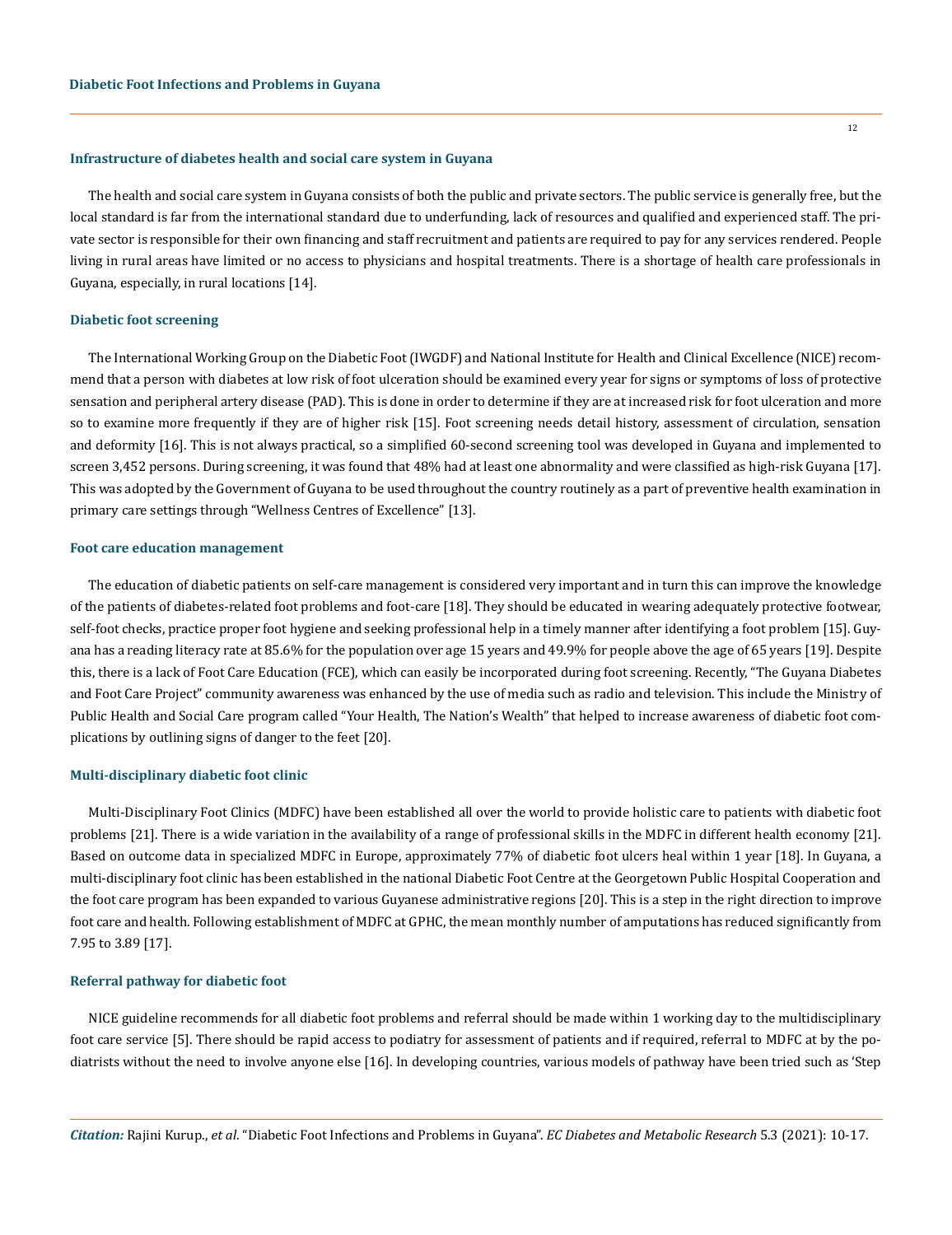by Step', in India, Pakistan, Congo, Tanzania and Mali [22]. Similarly, in Guyana, "The Guyana Diabetes and Foot Care Project" has been successfully implemented to improve pathway of care [20].

# **Offloading of foot with ulcers**

Offloading is one of the most important interventions needed to heal a neuropathic plantar foot ulcer [23]. This can be non-removable as total contact cast [24] or other removable casts [25]. In Guyana, the foot clinic at GPHC and other regional centres encourages the adaptation of more cost effective wound-care offloading practices using commercially available (Darco) wound care sandals at a fraction of the price. Casting is also used with the training to cast room technicians [20].

## **Diabetic foot infection management**

Diabetic foot infection is the most frequent diabetic foot complication which requires hospitalization and the most common precipitant for lower extremity amputation. Outcomes for patients presenting with an infected diabetic foot ulcer are poor. As such, it should be treated promptly with an antibiotic agent based on the likely or proven causative pathogens and their antibiotic susceptibilities and the clinical severity of the infection. The choice depends upon drug allergy, agent availability and financial costs. Some agents to consider include penicillin, cephalosporin, carbapenem, metronidazole, clindamycin, linezolid, fluoro-quinolones either alone or in combinations. Antibiotic therapy should initially be given by the parenteral route for a severe diabetic foot infection [26]. In a prospective cross-sectional study in Guyana, out among 102 diabetic foot ulcer swabbed, *Pseudomonas aeruginosa* (18.8%) was the most common isolated, followed by *Escherichia coli* (13.9%) among gram negatives, and Methicillin-resistant *Staphylococcus aureus* (MRSA) (12.1%) followed by Methicillinsensitive *Staphylococcus aureus* (MSSA) (7.9%) were dominant among gram positive group. Almost 42.1% (95% CI 34.8 - 49.6) of the infections were caused by poly-microbial and 38.2% had multiple drug resistance [7]. This is suggestive of previous antimicrobial use in this group of patients. Therefore, it is important to follow strict guidelines involving multidisciplinary foot teams to improve outcomes of diabetic foot infections.

# **Debridement of ulcers**

Debridement involves the removal of surface debris, slough, and necrotic tissue and leave the viable tissue to support healing. This will lower the burden of bacterial load and stimulate the release of various growth factors. The different techniques to undertake debridement include mostly surgical, but occasionally, biological using larvae or other agents such as hydrogels or enzymes [27]. Previously in Guyana, the implementation of "The Guyana Diabetes and Foot Care Project" surgical debridement took place in poorly lit and unsanitary wards. Moreover, it had to compete with other surgical emergencies in the operating rooms [17]. This procedure has now been improved at the foot clinic at GPHC.

# **Dressing of ulcers**

Dressings are almost always used in ulcer care for the provision of comfort, protection of the ulcer, and exudate control. Basic contact dressings are often used but advanced dressings such as alginate, hydrogel, films, hydrocolloid and foam are increasingly used in most developed countries. Some dressings contain agents with antimicrobial properties (honey, iodine, silver, poly-hexamethylene) and some contain agents designed to alter the biology of the chronic wound, for example influencing surface protease activity. There is currently no robust evidence for differences between wound dressings for any outcome in foot ulcers in people with diabetes [28]. There is emerging evidence of newer types of dressing which can modulate wound environment and promote healing [29]. There are no data available on the use of dressing materials in Guyana for the treatment of diabetic foot. Practitioners need to consider the unit cost of dressings, their management properties and patient preference when choosing dressings [28].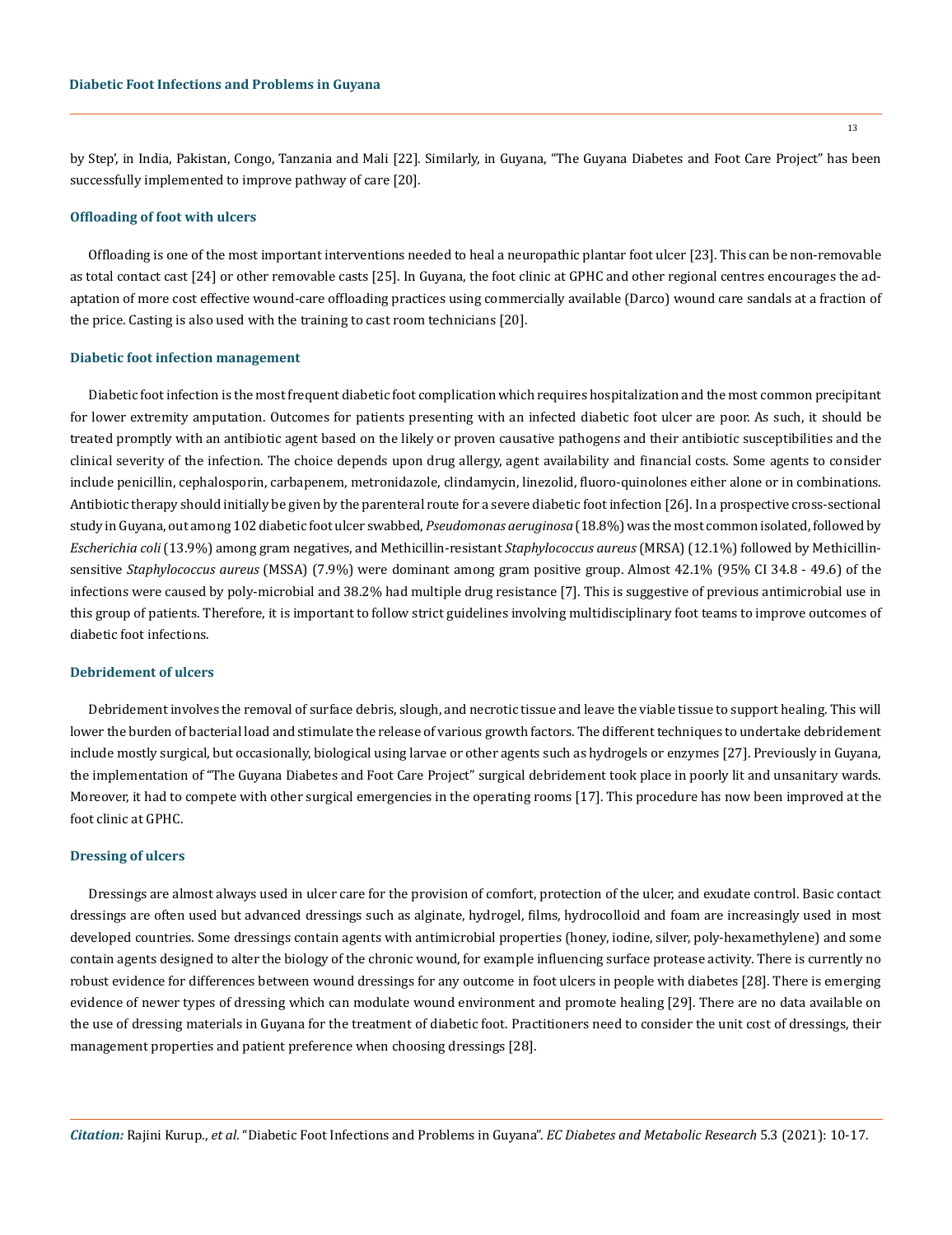#### **Access to vascular service**

It is estimated that in middle- and high-income countries, up to 50% of patients with diabetes and foot ulceration have underlying peripheral artery disease (PAD), whereas neuropathic ulcers are possibly more prevalent in low-income countries. In patients with diabetes, PAD may remain undiagnosed until late as many patients may lack the classic symptoms of PAD such as claudication or rest pain [30]. Simple diagnostic tests, as Doppler, may be less reliable due to the presence of medial arterial calcification and peripheral oedema. However, it is important to identify PAD in patients with diabetic foot ulceration at the earliest possible stage, as the presence of PAD is associated with increased risk of non-healing ulcers, infection, and major limb amputation [31]. NICE guideline suggests duplex ultrasound followed by contrast-enhanced magnetic resonance angiography or computed tomography angiography to assess PAD [32]. Patients with diabetic foot ulcer and PAD have critical limb ischaemia and should be offered all options for revascularisation such as angioplasty or bypass surgery by a vascular multidisciplinary team before major amputation is considered [32]. The majority of ulcers in developing countries are neuropathic with good peripheral circulation. However, the access to vascular service is limited with public claiming that there are no vascular surgeons in Guyana [33]. There is an urgent need to recruit and train vascular surgeon to develop this service in order to reduce amputations. A recent study conducted at GPHC in Guyana showed the presence of PAD to be 48.6% amongst patients with diabetic foot ulcer [34]. Interestingly, one of the main risk factors for PAD is smoking which was present in 38.6% of these subjects [34].

#### **Access to therapeutic footwear**

The International Working Group on Diabetic Foot (IWGDF) recommends therapeutic footwear which can relieve pressure to a diabetic person who has healed from foot ulcer or is at moderate risk for foot ulceration [15]. There are no data on the access to custom made footwear in Guyana. Regular debridement of callus and use of trainers should be encouraged for high-risk diabetic foot. In the presence of recurrence of ulcer, professional Orthotists should be trained to measure and make the shoes for diabetic foot patients.

## **Research and audit**

Most of the research in diabetic foot have been conducted in developed countries using expensive therapeutic interventions. They also have good system of monitoring outcome [35]. This is not always applicable in a low income developing countries like Guyana where the population is different, and the affordability of expensive intervention is limited. Conducting any research in diabetic foot problem is difficult as there are many pathological processes involved, variation amongst various population, difference in outcome reported and multiple disciplines involved in the management of diabetic foot disease. However, good quality research studies addressing local issues are important to understand the best suitable treatment for Guyanese people with diabetic foot problems [36]. In addition, a robust audit is necessary to establish if these research recommendations and guidelines are implemented at the local level.

#### **Affordability**

The direct cost of treating diabetic foot complications are extremely high. In the United States, a total of \$176 billion is spent annually on direct costs for diabetes care. Moreover, as much as one third of this expenditure is lower-extremity–related, constituting a substantial cost to society [18]. The latest data from the U.K. estimate that the total annual cost of management of diabetic foot ulcers exceeds \$1.32 billion and represents almost 1% of the total National Health Service budget [4]. The total cost of treating diabetic foot ulcer patients are five times higher when compared to patients without foot ulcers. In Trinidad and Tobago, a Caribbean nation next to Guyana, the Government spends USAD \$85 million/year, or 0.4% of their gross domestic product, exclusively to treat patients hospitalized for diabetic foot infections [37]. Currently, there are no data available on the cost of treating diabetic foot problems in Guyana but if we extrapolate the data of the expenditure in diabetic foot with Trinidad and Tobago then it will be around USAD\$75 million annually.

14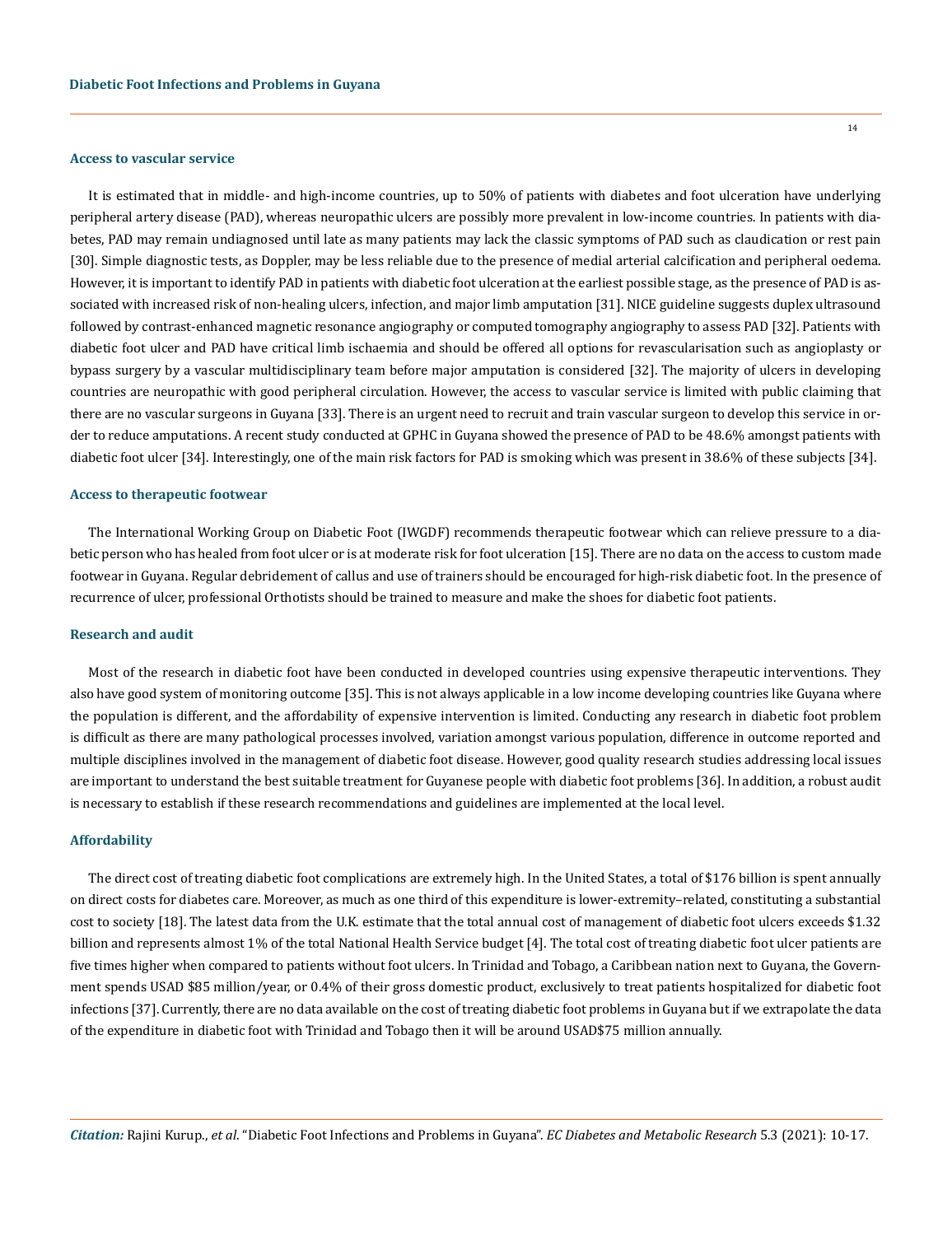# **Conclusion**

Generally, diabetic foot infections and ulcers can be easily treated and improved once the treatment is appropriate thereby allowing the patients with diabetes to live longer and enjoying a better quality of life. In the Guyanese population, as its health and social care improve, the foot problem is expected to decrease. The cost of active diabetic foot ulcer management can be very high, so it is essential that health care professionals and patients are educated in self-care management and the prevention and early diagnosis and treatment of this debilitating condition. Smoking and excess alcohol consumption, which are widely prevalent in this population should be actively discouraged. It is essential that the professionals must agree on guidelines for management of diabetic foot problems in Guyana, which is updated with new research findings that are applicable to local population. In addition, a robust method of data collection should be established so that appropriate intervention can be directed to those health economy areas where there is an urgent need.

# **Bibliography**

- 1. [IDF \(2020\).](https://idf.org/our-network/regions-members/north-america-and-caribbean/members/63-guyana.html)
- 2. Margolis DJ., *et al.* ["Incidence of diabetic foot ulcer and lower extremity amputation among Medicare beneficiaries, 2006 to 2008](https://www.ncbi.nlm.nih.gov/books/NBK65149/)  [\(2021\).](https://www.ncbi.nlm.nih.gov/books/NBK65149/)
- 3. Van Netten JJ., *et al.* ["Definitions and criteria for diabetic foot disease".](https://onlinelibrary.wiley.com/doi/full/10.1002/dmrr.3268) *Diabetes Metabolism Research Review* 36.1 (2020): e3268.
- 4. Jeffcoate WJ., *et al.* ["Current Challenges and Opportunities in the Prevention and Management of Diabetic Foot Ulcers".](https://care.diabetesjournals.org/content/41/4/645) *Diabetes Care*  [41.4 \(2018\): 645-652.](https://care.diabetesjournals.org/content/41/4/645)
- 5. [NICE-NG19.](https://www.nice.org.uk/guidance/ng19)
- 6. Ostrow B., *et al.* ["Clinicians work to enhance diabetic foot program in Guyana".](https://pubmed.ncbi.nlm.nih.gov/18091113/) *Advances in Skin and Wound Care* 20.12 (2007): 640- [641.](https://pubmed.ncbi.nlm.nih.gov/18091113/)
- 7. [Kurup R and Ansari AA. "A study to identify bacteriological profile and other risk factors among diabetic and non-diabetic foot ulcer](https://pubmed.ncbi.nlm.nih.gov/31235108/)  patients in a Guyanese hospital setting". *[Diabetes and Metabolic Syndrome: Clinical Research and Reviews](https://pubmed.ncbi.nlm.nih.gov/31235108/)* 13 (2019): 1871-1876.
- 8. [Worldometer \(2020\).](https://www.worldometers.info/world-population/guyana-population/)
- 9. [Statistics \(2020\).](https://statisticsguyana.gov.gy/wp-content/uploads/2019/11/Final_2012_Census_Compendium2.pdf)
- 10. McKeigue PM., *et al.* ["Relation of central obesity and insulin resistance with high diabetes prevalence and cardiovascular risk in South](https://pubmed.ncbi.nlm.nih.gov/1671422/)  Asians". *Lancet* [337.8738 \(1991\): 382-386.](https://pubmed.ncbi.nlm.nih.gov/1671422/)
- 11. Agyemang C., *et al.* ["Obesity and type 2 diabetes in sub-Saharan Africans Is the burden in today's Africa similar to African migrants](https://pubmed.ncbi.nlm.nih.gov/27769239/)  [in Europe? The RODAM study".](https://pubmed.ncbi.nlm.nih.gov/27769239/) *BMC Medicine* 14: Article 166 (2016): 12.
- 12. Ke C., *et al.* ["Interaction between sex and rurality on the prevalence of diabetes in Guyana: a nationally representative study".](https://drc.bmj.com/content/8/1/e001349) *BMJ [Open Diabetes Research Care](https://drc.bmj.com/content/8/1/e001349)* 8.1 (2020): e001349.
- 13. [WHO \(2020\).](https://extranet.who.int/nutrition/gina/sites/default/filesstore/GUY%202013%20CNCD-Strategy-2020__August_2013-Final.pdf)
- 14. [Commonwealth Health systems in Guyana Commonwealth of Nations \(2021\).](https://www.commonwealthofnations.org/cho/americas/guyana/health_systems_in_guyana/)
- 15. Bus SA., *et al.* ["Guidelines on the prevention of foot ulcers in persons with diabetes \(IWGDF 2019 update\)".](https://pubmed.ncbi.nlm.nih.gov/32176451/) *Diabetes Metabolism Research Review* [36.1 \(2020\): e3269.](https://pubmed.ncbi.nlm.nih.gov/32176451/)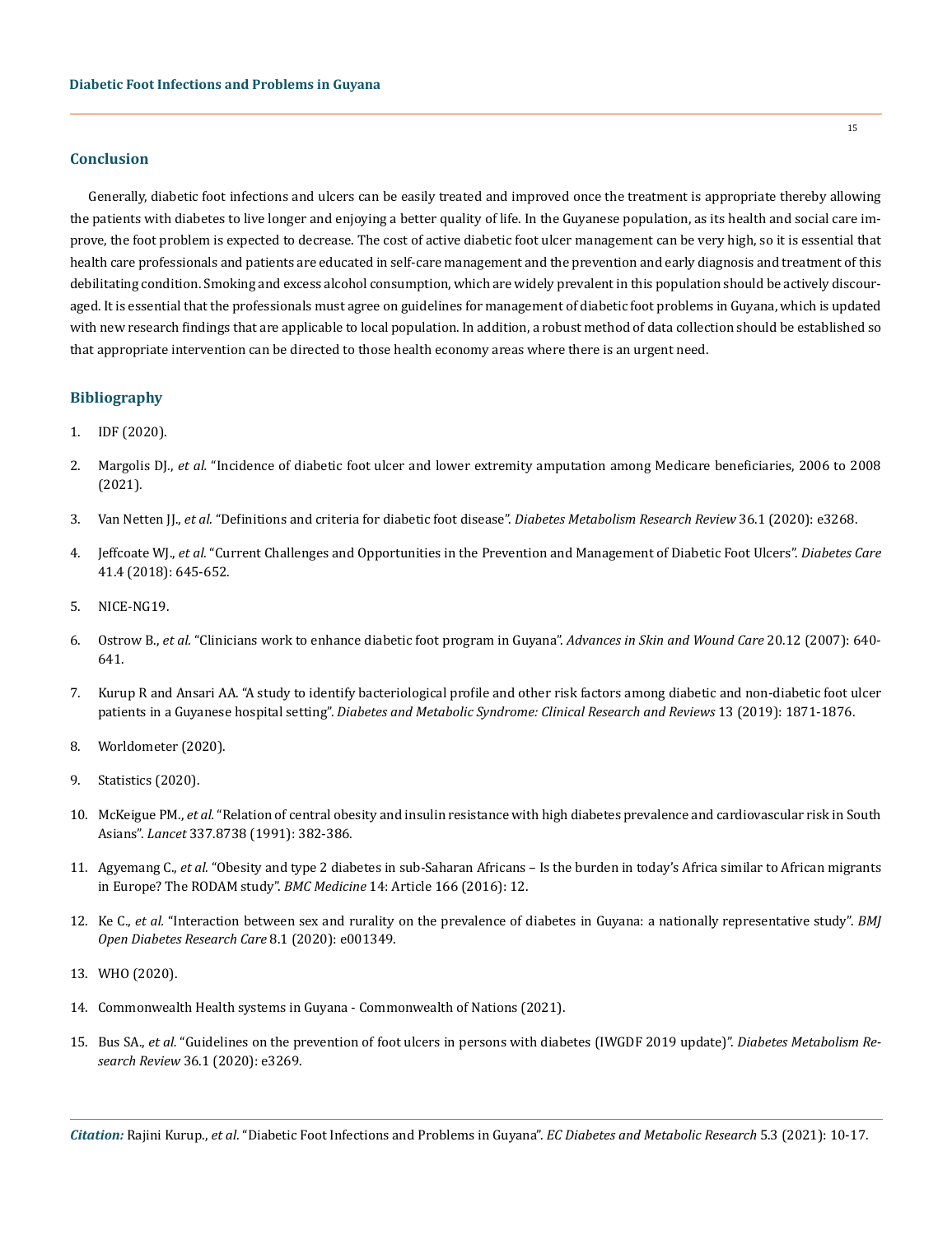- 16. Housley A., *et al.* ["Diabetes foot health in Chorley and South Ribble: a step in right direction".](https://onlinelibrary.wiley.com/doi/full/10.1002/pdi.934) *Practice Diabetes International* 23 [\(2006\): 161-165.](https://onlinelibrary.wiley.com/doi/full/10.1002/pdi.934)
- 17. Lowe J., *et al.* ["The Guyana Diabetes and Foot Care Project: Improved Diabetic Foot Evaluation Reduces Amputation Rates by Two-](https://pubmed.ncbi.nlm.nih.gov/26089901/)Thirds in a Lower Middle Income Country". *[International Journal of Endocrinology](https://pubmed.ncbi.nlm.nih.gov/26089901/)* (2015).
- 18. Armstrong DG., *et al.* ["Diabetic foot ulcers and their recurrence".](https://pubmed.ncbi.nlm.nih.gov/28614678/) *New England Journal of Medcine* 376 (2017): 2367-2375.
- 19. [UNESCO \(2020\).](http://uis.unesco.org/en/country/gy)
- 20. Lowe J., *et al.* ["The Guyana Diabetes and Foot Care Project: A Complex Quality Improvement Intervention to Decrease Diabetes-](https://journals.plos.org/plosmedicine/article?id=10.1371/journal.pmed.1001814)[Related Major Lower Extremity Amputations and Improve Diabetes Care in a Lower-Middle-Income Country".](https://journals.plos.org/plosmedicine/article?id=10.1371/journal.pmed.1001814) *PLoS Medicine* 12.4 [\(2015\): e1001814.](https://journals.plos.org/plosmedicine/article?id=10.1371/journal.pmed.1001814)
- 21. [Soliman M and Rajbhandari SM. "Assessing outcome of diabetic foot ulcers and multidisciplinary foot clinic".](https://pubmed.ncbi.nlm.nih.gov/23865411/) *Current Diabetes Reviews* [9.5 \(2013\): 397-401.](https://pubmed.ncbi.nlm.nih.gov/23865411/)
- 22. [IDF \(2021\).](https://www.worlddiabetesfoundation.org/sites/default/files/Step%20by%20step%20model.pdf)
- 23. [Lewis J and Lipp A. "Pressure-relieving interventions for treating diabetic foot ulcers".](https://pubmed.ncbi.nlm.nih.gov/23440787/) *Cochrane Database System Review* 1 (2013): [CD002302.](https://pubmed.ncbi.nlm.nih.gov/23440787/)
- 24. Nabuurs-Franssen MH., *et al.* ["Total contact casting of the diabetic foot in daily practice: a prospective follow-up study".](https://care.diabetesjournals.org/content/28/2/243) *Diabetes Care* [28.2 \(2005\): 243-247.](https://care.diabetesjournals.org/content/28/2/243)
- 25. Lim WT., *et al.* ["The Real-Life Outcome of VACOped Boot in the Management of Diabetic Foot Ulcers".](https://pubmed.ncbi.nlm.nih.gov/32734794/) *The International Journal of [Lower Extremity Wounds](https://pubmed.ncbi.nlm.nih.gov/32734794/)* (2020).
- 26. Lipsky BA., *et al.* ["Guidelines on the diagnosis and treatment of foot infection in persons with diabetes \(IWGDF 2019 update\)".](https://pubmed.ncbi.nlm.nih.gov/32176444/) *Diabe[tes Metabolism Research Reviews](https://pubmed.ncbi.nlm.nih.gov/32176444/)* 36.1 (2020): e3280.
- 27. Rayman G., *et al.* ["Guidelines on use of interventions to enhance healing of chronic foot ulcers in diabetes \(IWGDF 2019 update\)".](https://onlinelibrary.wiley.com/doi/full/10.1002/dmrr.3283)  *[Diabetes Metabolism Research Reviews](https://onlinelibrary.wiley.com/doi/full/10.1002/dmrr.3283)* 36.1 (2019): e3283.
- 28. Wu L., *et al.* ["Dressings for treating foot ulcers in people with diabetes: An overview of systematic reviews".](https://pubmed.ncbi.nlm.nih.gov/26171906/) *Cochrane Database System Reviews* [7 \(2005\): CD010471.](https://pubmed.ncbi.nlm.nih.gov/26171906/)
- 29. Edmonds ME., *et al.* ["Multi-center, randomized controlled, observer-blinded study of a nitric oxide generating treatment in foot ulcers](https://pubmed.ncbi.nlm.nih.gov/29617058/)  [of patients with diabetes-ProNOx1 study".](https://pubmed.ncbi.nlm.nih.gov/29617058/) *Wound Repair Regen* 26.2 (2028): 228-237.
- 30. Dolan NC., *et al.* ["Peripheral artery disease, diabetes, and reduced lower extremity functioning".](https://care.diabetesjournals.org/content/25/1/113) *Diabetes Care* 25.1 (2002): 113-120.
- 31. Hinchliffe RJ., *et al.* ["Guidelines on diagnosis, prognosis, and management of peripheral artery disease in patients with foot ulcers and](https://pubmed.ncbi.nlm.nih.gov/31958217/)  diabetes (IWGDF 2019 update)". *[Diabetes Metabolism Research Reviews](https://pubmed.ncbi.nlm.nih.gov/31958217/)* 36.1 (2020): 3276.
- 32. NICE-CG147.
- 33. [Stabroek News \(2020\).](https://www.stabroeknews.com/2020/12/25/opinion/letters/vascular-surgeon-desperately-needed-for-persons-suffering-from-chronic-venous-insufficiency/)
- 34. Kurup R., *et al.* ["Wound care knowledge, attitudes and practice among people with and without diabetes presenting with foot ulcers](https://www.researchgate.net/publication/337292423_Wound_care_knowledge_attitudes_and_practice_among_people_with_and_without_diabetes_presenting_with_foot_ulcers_in_Guyana)  in Guyana". *[The Diabetic Foot Journal](https://www.researchgate.net/publication/337292423_Wound_care_knowledge_attitudes_and_practice_among_people_with_and_without_diabetes_presenting_with_foot_ulcers_in_Guyana)* 22.3 (2019): 24-31.
- 35. [National Foot Audit \(2021\).](https://digital.nhs.uk/data-and-information/publications/statistical/national-diabetes-footcare-audit/2014-2018)

*Citation:* Rajini Kurup., *et al*. "Diabetic Foot Infections and Problems in Guyana". *EC Diabetes and Metabolic Research* 5.3 (2021): 10-17.